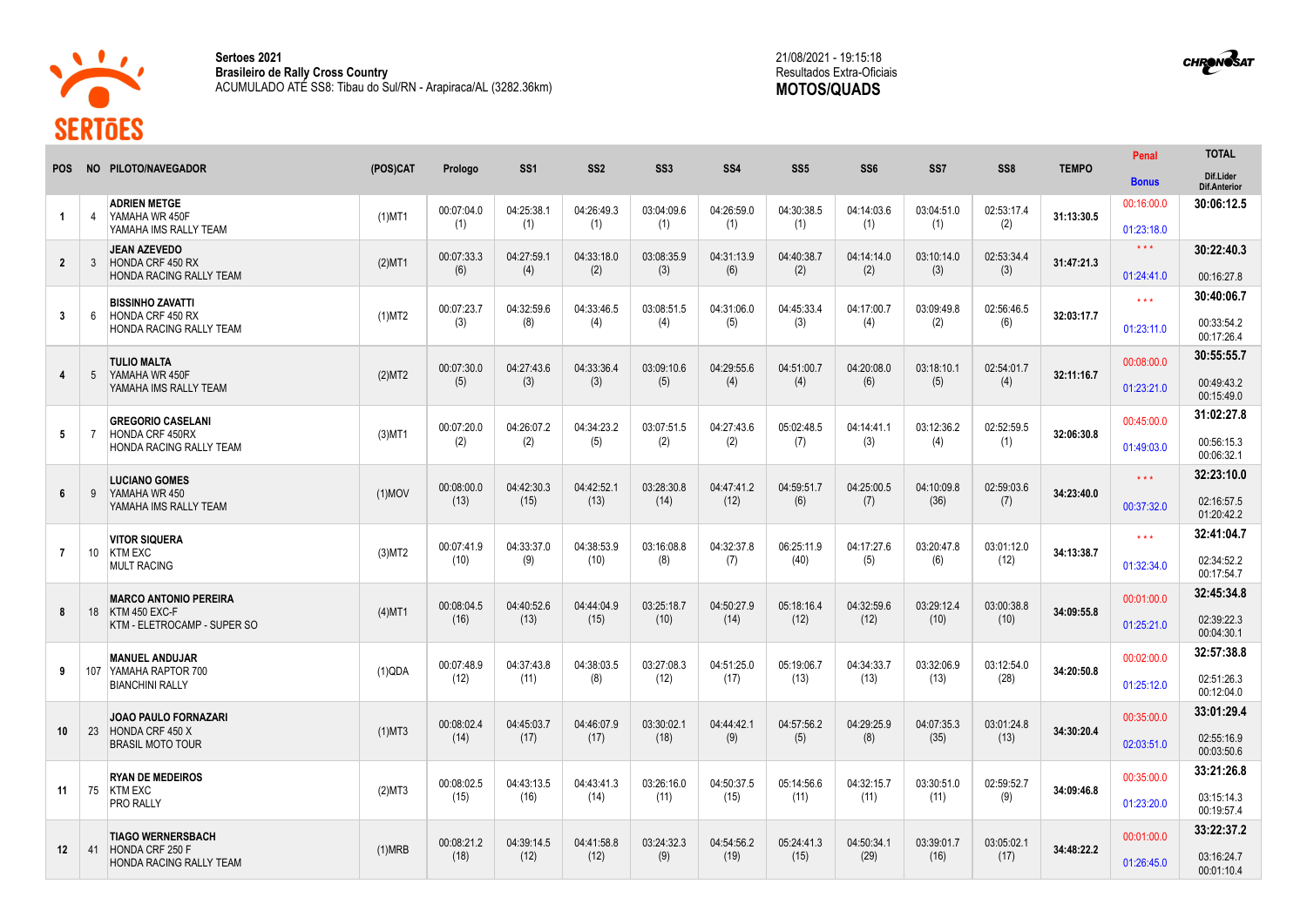| 00:14:00.0<br><b>LEANDRO MOKFA</b><br>00:08:59.0<br>04:53:24.2<br>04:55:37.4<br>03:29:21.5<br>04:54:29.1<br>05:25:57.1<br>04:37:19.3<br>03:28:02.8<br>03:02:53.1<br>$(2)$ MOV<br>34:56:03.5<br>16 HONDA CRF 450 RX<br>13<br>(22)<br>(24)<br>(15)<br>(18)<br>(16)<br>(14)<br>(16)<br>(25)<br>(9)<br>03:36:20.0<br>01:27:31.0<br><b>DANGO RACING</b><br>00:19:55.3<br>34:06:59.2<br><b>BRUNO LELES</b><br>00:38:00.0<br>00:07:34.8<br>05:10:06.3<br>04:30:16.2<br>03:24:22.7<br>02:59:40.2<br>04:56:56.7<br>04:40:46.8<br>03:16:00.1<br>05:46:36.4<br>34:52:20.2<br>REBEL 450 RALLY<br>(4)MT2<br>14<br>8<br>(24)<br>(36)<br>(30)<br>(10)<br>(8)<br>(7)<br>(11)<br>(7)<br>(7)<br>04:00:46.7<br><b>USE MOTOS RALLY TEAM</b><br>01:23:21.0<br>00:24:26.7<br>34:58:09.2<br>$\star \star \star$<br><b>ALBERTO CUNHA</b><br>00:09:07.7<br>05:02:14.2<br>04:59:50.6<br>03:43:16.7<br>05:06:41.1<br>05:32:40.6<br>04:45:17.1<br>03:53:29.9<br>03:10:36.3<br>56 KTM 450 EXC-F<br>$(3)$ MOV<br>36:23:14.2<br>15<br>(29)<br>(30)<br>(30)<br>(34)<br>(26)<br>(20)<br>(21)<br>(25)<br>(24)<br>04:51:56.7<br><b>BRASIL MOTO TOUR</b><br>01:25:05.0<br>00:51:10.0<br>35:00:53.4<br><b>MISAEL AMARIZ</b><br>00:18:00.0<br>00:09:04.8<br>03:52:28.5<br>04:51:33.5<br>04:53:16.1<br>03:29:39.0<br>05:07:23.2<br>05:49:29.0<br>04:44:46.0<br>03:12:15.3<br>HONDA CRF 450 RX<br>$(3)$ MT3<br>36:09:55.4<br>45<br>16<br>(28)<br>(21)<br>(22)<br>(29)<br>(32)<br>(19)<br>(21)<br>(26)<br>(16)<br>04:54:40.9<br><b>DANGO RACING</b><br>01:27:02.0<br>00:02:44.2<br>35:08:22.1<br><b>MARCOS COLVERO</b><br>00:01:00.0<br>00:09:17.0<br>04:59:25.8<br>05:03:06.1<br>03:43:07.9<br>05:08:11.2<br>05:31:19.5<br>04:45:07.2<br>04:05:22.2<br>03:08:50.2<br>KTM 450 EXC-F<br>$(5)$ MT1<br>36:33:47.0<br>46<br>17<br>(32)<br>(27)<br>(33)<br>(32)<br>(31)<br>(19)<br>(20)<br>(32)<br>(21)<br>05:02:09.6<br><b>BIANCHINI RALLY</b><br>01:26:25.0<br>00:07:28.7<br>35:11:18.6<br><b>RAFAL SONIK</b><br>00:15:00.0<br>04:02:54.3<br>03:22:32.2<br>00:08:47.4<br>04:50:10.4<br>04:54:40.3<br>03:38:47.7<br>05:06:51.6<br>05:34:18.7<br>04:48:40.0<br>(2)QDA<br>36:27:42.6<br>101 YAMAHA RAPTOR<br>18<br>(24)<br>(28)<br>(25)<br>(30)<br>(45)<br>(20)<br>(23)<br>(23)<br>(22)<br>05:05:06.1<br><b>SONIK TEAM</b><br>01:31:24.0<br>00:02:56.5<br>35:12:24.5<br>00:01:00.0<br><b>MOARA SACILOTTI</b><br>00:09:17.9<br>04:55:55.0<br>04:57:47.6<br>03:42:00.9<br>05:16:48.7<br>05:39:24.3<br>04:49:04.8<br>03:58:34.9<br>03:12:54.4<br>30<br>$(4)$ MOV<br>36:41:48.5<br>YAMAHA YZFX<br>19<br>(34)<br>(23)<br>(27)<br>(28)<br>(40)<br>(26)<br>(28)<br>(27)<br>(29)<br>05:06:12.0<br>01:30:24.0<br>SACILOTTI RALLY<br>00:01:05.9<br>35:12:35.5<br>$\star \star \star$<br><b>ANILDO THEISS</b><br>00:09:17.1<br>05:04:28.1<br>04:56:16.3<br>03:39:24.8<br>05:03:11.2<br>05:50:14.3<br>04:53:20.7<br>03:47:56.3<br>03:11:42.7<br>36:35:51.5<br>52 KAWASAKI KLX 450<br>$(4)$ MT3<br>20<br>(33)<br>(22)<br>(33)<br>(32)<br>(25)<br>(31)<br>(25)<br>(25)<br>(17)<br>05:06:23.0<br><b>PRO RALLY</b><br>01:23:16.0<br>00:00:11.0<br>35:14:44.8<br><b>MAXWELL MEDEIROS</b><br>00:18:00.0<br>00:09:26.1<br>05:08:41.4<br>05:04:58.2<br>03:43:01.8<br>05:12:02.0<br>05:27:30.8<br>04:40:08.2<br>03:52:59.2<br>03:07:55.1<br>20<br>KTM 450 EXC-F<br>(5)MT2<br>36:26:42.8<br>21<br>(37)<br>(33)<br>(37)<br>(31)<br>(37)<br>(17)<br>(16)<br>(24)<br>(20)<br>05:08:32.3<br><b>MULT RACING</b><br>01:29:58.0<br>00:02:09.3<br>35:23:22.4<br>00:22:00.0<br><b>LUIS HENRIQUE DOS SANTOS</b><br>03:39:50.2<br>05:06:42.9<br>05:32:47.9<br>04:42:33.4<br>03:48:01.8<br>03:13:36.5<br>00:09:10.8<br>05:11:39.3<br>05:01:17.6<br>73 HUSQVARNA 701 ENDURO<br>(6)MT2<br>36:25:40.4<br>22<br>(30)<br>(36)<br>(31)<br>(26)<br>(27)<br>(21)<br>(17)<br>(18)<br>(32)<br>05:17:09.9<br><b>MULT RACING</b><br>01:24:18.0<br>00:08:37.6<br>35:25:40.2<br>00:02:00.0<br><b>ANDRE WHITAKER</b><br>03:43:14.0<br>05:06:03.6<br>05:36:21.6<br>04:48:17.9<br>03:55:55.7<br>03:09:52.2<br>00:10:07.4<br>05:18:45.1<br>04:58:08.7<br>$(5)$ MT3<br>36:46:46.2<br>40 KTM EXC 450<br>23<br>(49)<br>(47)<br>(28)<br>(33)<br>(24)<br>(24)<br>(24)<br>(26)<br>(22)<br>05:19:27.7<br><b>MULT RACING</b><br>01:23:06.0<br>00:02:17.8<br>35:27:57.4<br>$\star \star \star$<br><b>VICENTE DE BENEDICTIS</b><br>03:47:29.2<br>05:08:36.6<br>04:02:24.6<br>00:09:29.5<br>05:08:58.3<br>05:03:48.2<br>05:36:35.9<br>04:48:58.4<br>03:10:24.7<br>$(6)$ MT3<br>35 YAMAHA WR 450F<br>36:56:45.4<br>24<br>(38)<br>(32)<br>(29)<br>(23)<br>(34)<br>(35)<br>(39)<br>(25)<br>(26)<br>05:21:44.9<br>01:28:48.0<br>PODIUM RACING<br>00:02:17.2<br>35:34:06.8<br>00:17:00.0<br><b>JEAN MICHEL ZUCHELLI</b><br>00:09:30.4<br>04:42:58.4<br>03:52:41.6<br>03:19:39.7<br>05:21:08.8<br>05:08:58.8<br>03:44:00.9<br>05:06:33.7<br>05:24:19.5<br>$(7)$ MT3<br>36:49:51.8<br>25<br>58 HONDA CRF 450 X<br>(40)<br>(49)<br>(40)<br>(25)<br>(14)<br>(18)<br>(23)<br>(42)<br>(36)<br>05:27:54.3<br><b>MULT RACING</b><br>01:32:45.0<br>00:06:09.4<br>35:59:20.6<br><b>FABIO LUIS TULIO</b><br>00:02:00.0<br>03:12:34.6<br>00:10:21.4<br>05:13:38.8<br>05:11:21.6<br>03:42:11.6<br>05:07:50.1<br>05:58:32.1<br>04:52:12.2<br>03:58:38.2<br>37:27:20.5<br>53 KTM EXC 450<br>$(6)$ MT1<br>26<br>(55)<br>(40)<br>(44)<br>(29)<br>(30)<br>(36)<br>(30)<br>(28)<br>(27)<br>05:53:08.1<br><b>BRASIL MOTO TOUR</b><br>01:30:00.0<br>00:25:13.8 |  |  |  |  |  |  |  |  | 33:42:32.5 |
|------------------------------------------------------------------------------------------------------------------------------------------------------------------------------------------------------------------------------------------------------------------------------------------------------------------------------------------------------------------------------------------------------------------------------------------------------------------------------------------------------------------------------------------------------------------------------------------------------------------------------------------------------------------------------------------------------------------------------------------------------------------------------------------------------------------------------------------------------------------------------------------------------------------------------------------------------------------------------------------------------------------------------------------------------------------------------------------------------------------------------------------------------------------------------------------------------------------------------------------------------------------------------------------------------------------------------------------------------------------------------------------------------------------------------------------------------------------------------------------------------------------------------------------------------------------------------------------------------------------------------------------------------------------------------------------------------------------------------------------------------------------------------------------------------------------------------------------------------------------------------------------------------------------------------------------------------------------------------------------------------------------------------------------------------------------------------------------------------------------------------------------------------------------------------------------------------------------------------------------------------------------------------------------------------------------------------------------------------------------------------------------------------------------------------------------------------------------------------------------------------------------------------------------------------------------------------------------------------------------------------------------------------------------------------------------------------------------------------------------------------------------------------------------------------------------------------------------------------------------------------------------------------------------------------------------------------------------------------------------------------------------------------------------------------------------------------------------------------------------------------------------------------------------------------------------------------------------------------------------------------------------------------------------------------------------------------------------------------------------------------------------------------------------------------------------------------------------------------------------------------------------------------------------------------------------------------------------------------------------------------------------------------------------------------------------------------------------------------------------------------------------------------------------------------------------------------------------------------------------------------------------------------------------------------------------------------------------------------------------------------------------------------------------------------------------------------------------------------------------------------------------------------------------------------------------------------------------------------------------------------------------------------------------------------------------------------------------------------------------------------------------------------------------------------------------------------------------------------------------------------------------------------------------------------------------------------------------------------------------------------------------------------------------------------------------------------------------------------------------------------------------------------------------------------------------------------------------------------------------------------------------------------------------------------------------------------------------------------------------------------------------------------------------------------------------------------------------------------------------------------------------------------------------------------------------------------------------------------------------------------------------------------------------------------------------------------------------------------------------------------------------------------------------------|--|--|--|--|--|--|--|--|------------|
|                                                                                                                                                                                                                                                                                                                                                                                                                                                                                                                                                                                                                                                                                                                                                                                                                                                                                                                                                                                                                                                                                                                                                                                                                                                                                                                                                                                                                                                                                                                                                                                                                                                                                                                                                                                                                                                                                                                                                                                                                                                                                                                                                                                                                                                                                                                                                                                                                                                                                                                                                                                                                                                                                                                                                                                                                                                                                                                                                                                                                                                                                                                                                                                                                                                                                                                                                                                                                                                                                                                                                                                                                                                                                                                                                                                                                                                                                                                                                                                                                                                                                                                                                                                                                                                                                                                                                                                                                                                                                                                                                                                                                                                                                                                                                                                                                                                                                                                                                                                                                                                                                                                                                                                                                                                                                                                                                                                                                        |  |  |  |  |  |  |  |  |            |
|                                                                                                                                                                                                                                                                                                                                                                                                                                                                                                                                                                                                                                                                                                                                                                                                                                                                                                                                                                                                                                                                                                                                                                                                                                                                                                                                                                                                                                                                                                                                                                                                                                                                                                                                                                                                                                                                                                                                                                                                                                                                                                                                                                                                                                                                                                                                                                                                                                                                                                                                                                                                                                                                                                                                                                                                                                                                                                                                                                                                                                                                                                                                                                                                                                                                                                                                                                                                                                                                                                                                                                                                                                                                                                                                                                                                                                                                                                                                                                                                                                                                                                                                                                                                                                                                                                                                                                                                                                                                                                                                                                                                                                                                                                                                                                                                                                                                                                                                                                                                                                                                                                                                                                                                                                                                                                                                                                                                                        |  |  |  |  |  |  |  |  |            |
|                                                                                                                                                                                                                                                                                                                                                                                                                                                                                                                                                                                                                                                                                                                                                                                                                                                                                                                                                                                                                                                                                                                                                                                                                                                                                                                                                                                                                                                                                                                                                                                                                                                                                                                                                                                                                                                                                                                                                                                                                                                                                                                                                                                                                                                                                                                                                                                                                                                                                                                                                                                                                                                                                                                                                                                                                                                                                                                                                                                                                                                                                                                                                                                                                                                                                                                                                                                                                                                                                                                                                                                                                                                                                                                                                                                                                                                                                                                                                                                                                                                                                                                                                                                                                                                                                                                                                                                                                                                                                                                                                                                                                                                                                                                                                                                                                                                                                                                                                                                                                                                                                                                                                                                                                                                                                                                                                                                                                        |  |  |  |  |  |  |  |  |            |
|                                                                                                                                                                                                                                                                                                                                                                                                                                                                                                                                                                                                                                                                                                                                                                                                                                                                                                                                                                                                                                                                                                                                                                                                                                                                                                                                                                                                                                                                                                                                                                                                                                                                                                                                                                                                                                                                                                                                                                                                                                                                                                                                                                                                                                                                                                                                                                                                                                                                                                                                                                                                                                                                                                                                                                                                                                                                                                                                                                                                                                                                                                                                                                                                                                                                                                                                                                                                                                                                                                                                                                                                                                                                                                                                                                                                                                                                                                                                                                                                                                                                                                                                                                                                                                                                                                                                                                                                                                                                                                                                                                                                                                                                                                                                                                                                                                                                                                                                                                                                                                                                                                                                                                                                                                                                                                                                                                                                                        |  |  |  |  |  |  |  |  |            |
|                                                                                                                                                                                                                                                                                                                                                                                                                                                                                                                                                                                                                                                                                                                                                                                                                                                                                                                                                                                                                                                                                                                                                                                                                                                                                                                                                                                                                                                                                                                                                                                                                                                                                                                                                                                                                                                                                                                                                                                                                                                                                                                                                                                                                                                                                                                                                                                                                                                                                                                                                                                                                                                                                                                                                                                                                                                                                                                                                                                                                                                                                                                                                                                                                                                                                                                                                                                                                                                                                                                                                                                                                                                                                                                                                                                                                                                                                                                                                                                                                                                                                                                                                                                                                                                                                                                                                                                                                                                                                                                                                                                                                                                                                                                                                                                                                                                                                                                                                                                                                                                                                                                                                                                                                                                                                                                                                                                                                        |  |  |  |  |  |  |  |  |            |
|                                                                                                                                                                                                                                                                                                                                                                                                                                                                                                                                                                                                                                                                                                                                                                                                                                                                                                                                                                                                                                                                                                                                                                                                                                                                                                                                                                                                                                                                                                                                                                                                                                                                                                                                                                                                                                                                                                                                                                                                                                                                                                                                                                                                                                                                                                                                                                                                                                                                                                                                                                                                                                                                                                                                                                                                                                                                                                                                                                                                                                                                                                                                                                                                                                                                                                                                                                                                                                                                                                                                                                                                                                                                                                                                                                                                                                                                                                                                                                                                                                                                                                                                                                                                                                                                                                                                                                                                                                                                                                                                                                                                                                                                                                                                                                                                                                                                                                                                                                                                                                                                                                                                                                                                                                                                                                                                                                                                                        |  |  |  |  |  |  |  |  |            |
|                                                                                                                                                                                                                                                                                                                                                                                                                                                                                                                                                                                                                                                                                                                                                                                                                                                                                                                                                                                                                                                                                                                                                                                                                                                                                                                                                                                                                                                                                                                                                                                                                                                                                                                                                                                                                                                                                                                                                                                                                                                                                                                                                                                                                                                                                                                                                                                                                                                                                                                                                                                                                                                                                                                                                                                                                                                                                                                                                                                                                                                                                                                                                                                                                                                                                                                                                                                                                                                                                                                                                                                                                                                                                                                                                                                                                                                                                                                                                                                                                                                                                                                                                                                                                                                                                                                                                                                                                                                                                                                                                                                                                                                                                                                                                                                                                                                                                                                                                                                                                                                                                                                                                                                                                                                                                                                                                                                                                        |  |  |  |  |  |  |  |  |            |
|                                                                                                                                                                                                                                                                                                                                                                                                                                                                                                                                                                                                                                                                                                                                                                                                                                                                                                                                                                                                                                                                                                                                                                                                                                                                                                                                                                                                                                                                                                                                                                                                                                                                                                                                                                                                                                                                                                                                                                                                                                                                                                                                                                                                                                                                                                                                                                                                                                                                                                                                                                                                                                                                                                                                                                                                                                                                                                                                                                                                                                                                                                                                                                                                                                                                                                                                                                                                                                                                                                                                                                                                                                                                                                                                                                                                                                                                                                                                                                                                                                                                                                                                                                                                                                                                                                                                                                                                                                                                                                                                                                                                                                                                                                                                                                                                                                                                                                                                                                                                                                                                                                                                                                                                                                                                                                                                                                                                                        |  |  |  |  |  |  |  |  |            |
|                                                                                                                                                                                                                                                                                                                                                                                                                                                                                                                                                                                                                                                                                                                                                                                                                                                                                                                                                                                                                                                                                                                                                                                                                                                                                                                                                                                                                                                                                                                                                                                                                                                                                                                                                                                                                                                                                                                                                                                                                                                                                                                                                                                                                                                                                                                                                                                                                                                                                                                                                                                                                                                                                                                                                                                                                                                                                                                                                                                                                                                                                                                                                                                                                                                                                                                                                                                                                                                                                                                                                                                                                                                                                                                                                                                                                                                                                                                                                                                                                                                                                                                                                                                                                                                                                                                                                                                                                                                                                                                                                                                                                                                                                                                                                                                                                                                                                                                                                                                                                                                                                                                                                                                                                                                                                                                                                                                                                        |  |  |  |  |  |  |  |  |            |
|                                                                                                                                                                                                                                                                                                                                                                                                                                                                                                                                                                                                                                                                                                                                                                                                                                                                                                                                                                                                                                                                                                                                                                                                                                                                                                                                                                                                                                                                                                                                                                                                                                                                                                                                                                                                                                                                                                                                                                                                                                                                                                                                                                                                                                                                                                                                                                                                                                                                                                                                                                                                                                                                                                                                                                                                                                                                                                                                                                                                                                                                                                                                                                                                                                                                                                                                                                                                                                                                                                                                                                                                                                                                                                                                                                                                                                                                                                                                                                                                                                                                                                                                                                                                                                                                                                                                                                                                                                                                                                                                                                                                                                                                                                                                                                                                                                                                                                                                                                                                                                                                                                                                                                                                                                                                                                                                                                                                                        |  |  |  |  |  |  |  |  |            |
|                                                                                                                                                                                                                                                                                                                                                                                                                                                                                                                                                                                                                                                                                                                                                                                                                                                                                                                                                                                                                                                                                                                                                                                                                                                                                                                                                                                                                                                                                                                                                                                                                                                                                                                                                                                                                                                                                                                                                                                                                                                                                                                                                                                                                                                                                                                                                                                                                                                                                                                                                                                                                                                                                                                                                                                                                                                                                                                                                                                                                                                                                                                                                                                                                                                                                                                                                                                                                                                                                                                                                                                                                                                                                                                                                                                                                                                                                                                                                                                                                                                                                                                                                                                                                                                                                                                                                                                                                                                                                                                                                                                                                                                                                                                                                                                                                                                                                                                                                                                                                                                                                                                                                                                                                                                                                                                                                                                                                        |  |  |  |  |  |  |  |  |            |
|                                                                                                                                                                                                                                                                                                                                                                                                                                                                                                                                                                                                                                                                                                                                                                                                                                                                                                                                                                                                                                                                                                                                                                                                                                                                                                                                                                                                                                                                                                                                                                                                                                                                                                                                                                                                                                                                                                                                                                                                                                                                                                                                                                                                                                                                                                                                                                                                                                                                                                                                                                                                                                                                                                                                                                                                                                                                                                                                                                                                                                                                                                                                                                                                                                                                                                                                                                                                                                                                                                                                                                                                                                                                                                                                                                                                                                                                                                                                                                                                                                                                                                                                                                                                                                                                                                                                                                                                                                                                                                                                                                                                                                                                                                                                                                                                                                                                                                                                                                                                                                                                                                                                                                                                                                                                                                                                                                                                                        |  |  |  |  |  |  |  |  |            |
|                                                                                                                                                                                                                                                                                                                                                                                                                                                                                                                                                                                                                                                                                                                                                                                                                                                                                                                                                                                                                                                                                                                                                                                                                                                                                                                                                                                                                                                                                                                                                                                                                                                                                                                                                                                                                                                                                                                                                                                                                                                                                                                                                                                                                                                                                                                                                                                                                                                                                                                                                                                                                                                                                                                                                                                                                                                                                                                                                                                                                                                                                                                                                                                                                                                                                                                                                                                                                                                                                                                                                                                                                                                                                                                                                                                                                                                                                                                                                                                                                                                                                                                                                                                                                                                                                                                                                                                                                                                                                                                                                                                                                                                                                                                                                                                                                                                                                                                                                                                                                                                                                                                                                                                                                                                                                                                                                                                                                        |  |  |  |  |  |  |  |  |            |
|                                                                                                                                                                                                                                                                                                                                                                                                                                                                                                                                                                                                                                                                                                                                                                                                                                                                                                                                                                                                                                                                                                                                                                                                                                                                                                                                                                                                                                                                                                                                                                                                                                                                                                                                                                                                                                                                                                                                                                                                                                                                                                                                                                                                                                                                                                                                                                                                                                                                                                                                                                                                                                                                                                                                                                                                                                                                                                                                                                                                                                                                                                                                                                                                                                                                                                                                                                                                                                                                                                                                                                                                                                                                                                                                                                                                                                                                                                                                                                                                                                                                                                                                                                                                                                                                                                                                                                                                                                                                                                                                                                                                                                                                                                                                                                                                                                                                                                                                                                                                                                                                                                                                                                                                                                                                                                                                                                                                                        |  |  |  |  |  |  |  |  |            |
|                                                                                                                                                                                                                                                                                                                                                                                                                                                                                                                                                                                                                                                                                                                                                                                                                                                                                                                                                                                                                                                                                                                                                                                                                                                                                                                                                                                                                                                                                                                                                                                                                                                                                                                                                                                                                                                                                                                                                                                                                                                                                                                                                                                                                                                                                                                                                                                                                                                                                                                                                                                                                                                                                                                                                                                                                                                                                                                                                                                                                                                                                                                                                                                                                                                                                                                                                                                                                                                                                                                                                                                                                                                                                                                                                                                                                                                                                                                                                                                                                                                                                                                                                                                                                                                                                                                                                                                                                                                                                                                                                                                                                                                                                                                                                                                                                                                                                                                                                                                                                                                                                                                                                                                                                                                                                                                                                                                                                        |  |  |  |  |  |  |  |  |            |
|                                                                                                                                                                                                                                                                                                                                                                                                                                                                                                                                                                                                                                                                                                                                                                                                                                                                                                                                                                                                                                                                                                                                                                                                                                                                                                                                                                                                                                                                                                                                                                                                                                                                                                                                                                                                                                                                                                                                                                                                                                                                                                                                                                                                                                                                                                                                                                                                                                                                                                                                                                                                                                                                                                                                                                                                                                                                                                                                                                                                                                                                                                                                                                                                                                                                                                                                                                                                                                                                                                                                                                                                                                                                                                                                                                                                                                                                                                                                                                                                                                                                                                                                                                                                                                                                                                                                                                                                                                                                                                                                                                                                                                                                                                                                                                                                                                                                                                                                                                                                                                                                                                                                                                                                                                                                                                                                                                                                                        |  |  |  |  |  |  |  |  |            |
|                                                                                                                                                                                                                                                                                                                                                                                                                                                                                                                                                                                                                                                                                                                                                                                                                                                                                                                                                                                                                                                                                                                                                                                                                                                                                                                                                                                                                                                                                                                                                                                                                                                                                                                                                                                                                                                                                                                                                                                                                                                                                                                                                                                                                                                                                                                                                                                                                                                                                                                                                                                                                                                                                                                                                                                                                                                                                                                                                                                                                                                                                                                                                                                                                                                                                                                                                                                                                                                                                                                                                                                                                                                                                                                                                                                                                                                                                                                                                                                                                                                                                                                                                                                                                                                                                                                                                                                                                                                                                                                                                                                                                                                                                                                                                                                                                                                                                                                                                                                                                                                                                                                                                                                                                                                                                                                                                                                                                        |  |  |  |  |  |  |  |  |            |
|                                                                                                                                                                                                                                                                                                                                                                                                                                                                                                                                                                                                                                                                                                                                                                                                                                                                                                                                                                                                                                                                                                                                                                                                                                                                                                                                                                                                                                                                                                                                                                                                                                                                                                                                                                                                                                                                                                                                                                                                                                                                                                                                                                                                                                                                                                                                                                                                                                                                                                                                                                                                                                                                                                                                                                                                                                                                                                                                                                                                                                                                                                                                                                                                                                                                                                                                                                                                                                                                                                                                                                                                                                                                                                                                                                                                                                                                                                                                                                                                                                                                                                                                                                                                                                                                                                                                                                                                                                                                                                                                                                                                                                                                                                                                                                                                                                                                                                                                                                                                                                                                                                                                                                                                                                                                                                                                                                                                                        |  |  |  |  |  |  |  |  |            |
|                                                                                                                                                                                                                                                                                                                                                                                                                                                                                                                                                                                                                                                                                                                                                                                                                                                                                                                                                                                                                                                                                                                                                                                                                                                                                                                                                                                                                                                                                                                                                                                                                                                                                                                                                                                                                                                                                                                                                                                                                                                                                                                                                                                                                                                                                                                                                                                                                                                                                                                                                                                                                                                                                                                                                                                                                                                                                                                                                                                                                                                                                                                                                                                                                                                                                                                                                                                                                                                                                                                                                                                                                                                                                                                                                                                                                                                                                                                                                                                                                                                                                                                                                                                                                                                                                                                                                                                                                                                                                                                                                                                                                                                                                                                                                                                                                                                                                                                                                                                                                                                                                                                                                                                                                                                                                                                                                                                                                        |  |  |  |  |  |  |  |  |            |
|                                                                                                                                                                                                                                                                                                                                                                                                                                                                                                                                                                                                                                                                                                                                                                                                                                                                                                                                                                                                                                                                                                                                                                                                                                                                                                                                                                                                                                                                                                                                                                                                                                                                                                                                                                                                                                                                                                                                                                                                                                                                                                                                                                                                                                                                                                                                                                                                                                                                                                                                                                                                                                                                                                                                                                                                                                                                                                                                                                                                                                                                                                                                                                                                                                                                                                                                                                                                                                                                                                                                                                                                                                                                                                                                                                                                                                                                                                                                                                                                                                                                                                                                                                                                                                                                                                                                                                                                                                                                                                                                                                                                                                                                                                                                                                                                                                                                                                                                                                                                                                                                                                                                                                                                                                                                                                                                                                                                                        |  |  |  |  |  |  |  |  |            |
|                                                                                                                                                                                                                                                                                                                                                                                                                                                                                                                                                                                                                                                                                                                                                                                                                                                                                                                                                                                                                                                                                                                                                                                                                                                                                                                                                                                                                                                                                                                                                                                                                                                                                                                                                                                                                                                                                                                                                                                                                                                                                                                                                                                                                                                                                                                                                                                                                                                                                                                                                                                                                                                                                                                                                                                                                                                                                                                                                                                                                                                                                                                                                                                                                                                                                                                                                                                                                                                                                                                                                                                                                                                                                                                                                                                                                                                                                                                                                                                                                                                                                                                                                                                                                                                                                                                                                                                                                                                                                                                                                                                                                                                                                                                                                                                                                                                                                                                                                                                                                                                                                                                                                                                                                                                                                                                                                                                                                        |  |  |  |  |  |  |  |  |            |
|                                                                                                                                                                                                                                                                                                                                                                                                                                                                                                                                                                                                                                                                                                                                                                                                                                                                                                                                                                                                                                                                                                                                                                                                                                                                                                                                                                                                                                                                                                                                                                                                                                                                                                                                                                                                                                                                                                                                                                                                                                                                                                                                                                                                                                                                                                                                                                                                                                                                                                                                                                                                                                                                                                                                                                                                                                                                                                                                                                                                                                                                                                                                                                                                                                                                                                                                                                                                                                                                                                                                                                                                                                                                                                                                                                                                                                                                                                                                                                                                                                                                                                                                                                                                                                                                                                                                                                                                                                                                                                                                                                                                                                                                                                                                                                                                                                                                                                                                                                                                                                                                                                                                                                                                                                                                                                                                                                                                                        |  |  |  |  |  |  |  |  |            |
|                                                                                                                                                                                                                                                                                                                                                                                                                                                                                                                                                                                                                                                                                                                                                                                                                                                                                                                                                                                                                                                                                                                                                                                                                                                                                                                                                                                                                                                                                                                                                                                                                                                                                                                                                                                                                                                                                                                                                                                                                                                                                                                                                                                                                                                                                                                                                                                                                                                                                                                                                                                                                                                                                                                                                                                                                                                                                                                                                                                                                                                                                                                                                                                                                                                                                                                                                                                                                                                                                                                                                                                                                                                                                                                                                                                                                                                                                                                                                                                                                                                                                                                                                                                                                                                                                                                                                                                                                                                                                                                                                                                                                                                                                                                                                                                                                                                                                                                                                                                                                                                                                                                                                                                                                                                                                                                                                                                                                        |  |  |  |  |  |  |  |  |            |
|                                                                                                                                                                                                                                                                                                                                                                                                                                                                                                                                                                                                                                                                                                                                                                                                                                                                                                                                                                                                                                                                                                                                                                                                                                                                                                                                                                                                                                                                                                                                                                                                                                                                                                                                                                                                                                                                                                                                                                                                                                                                                                                                                                                                                                                                                                                                                                                                                                                                                                                                                                                                                                                                                                                                                                                                                                                                                                                                                                                                                                                                                                                                                                                                                                                                                                                                                                                                                                                                                                                                                                                                                                                                                                                                                                                                                                                                                                                                                                                                                                                                                                                                                                                                                                                                                                                                                                                                                                                                                                                                                                                                                                                                                                                                                                                                                                                                                                                                                                                                                                                                                                                                                                                                                                                                                                                                                                                                                        |  |  |  |  |  |  |  |  |            |
|                                                                                                                                                                                                                                                                                                                                                                                                                                                                                                                                                                                                                                                                                                                                                                                                                                                                                                                                                                                                                                                                                                                                                                                                                                                                                                                                                                                                                                                                                                                                                                                                                                                                                                                                                                                                                                                                                                                                                                                                                                                                                                                                                                                                                                                                                                                                                                                                                                                                                                                                                                                                                                                                                                                                                                                                                                                                                                                                                                                                                                                                                                                                                                                                                                                                                                                                                                                                                                                                                                                                                                                                                                                                                                                                                                                                                                                                                                                                                                                                                                                                                                                                                                                                                                                                                                                                                                                                                                                                                                                                                                                                                                                                                                                                                                                                                                                                                                                                                                                                                                                                                                                                                                                                                                                                                                                                                                                                                        |  |  |  |  |  |  |  |  |            |
|                                                                                                                                                                                                                                                                                                                                                                                                                                                                                                                                                                                                                                                                                                                                                                                                                                                                                                                                                                                                                                                                                                                                                                                                                                                                                                                                                                                                                                                                                                                                                                                                                                                                                                                                                                                                                                                                                                                                                                                                                                                                                                                                                                                                                                                                                                                                                                                                                                                                                                                                                                                                                                                                                                                                                                                                                                                                                                                                                                                                                                                                                                                                                                                                                                                                                                                                                                                                                                                                                                                                                                                                                                                                                                                                                                                                                                                                                                                                                                                                                                                                                                                                                                                                                                                                                                                                                                                                                                                                                                                                                                                                                                                                                                                                                                                                                                                                                                                                                                                                                                                                                                                                                                                                                                                                                                                                                                                                                        |  |  |  |  |  |  |  |  |            |
|                                                                                                                                                                                                                                                                                                                                                                                                                                                                                                                                                                                                                                                                                                                                                                                                                                                                                                                                                                                                                                                                                                                                                                                                                                                                                                                                                                                                                                                                                                                                                                                                                                                                                                                                                                                                                                                                                                                                                                                                                                                                                                                                                                                                                                                                                                                                                                                                                                                                                                                                                                                                                                                                                                                                                                                                                                                                                                                                                                                                                                                                                                                                                                                                                                                                                                                                                                                                                                                                                                                                                                                                                                                                                                                                                                                                                                                                                                                                                                                                                                                                                                                                                                                                                                                                                                                                                                                                                                                                                                                                                                                                                                                                                                                                                                                                                                                                                                                                                                                                                                                                                                                                                                                                                                                                                                                                                                                                                        |  |  |  |  |  |  |  |  |            |
|                                                                                                                                                                                                                                                                                                                                                                                                                                                                                                                                                                                                                                                                                                                                                                                                                                                                                                                                                                                                                                                                                                                                                                                                                                                                                                                                                                                                                                                                                                                                                                                                                                                                                                                                                                                                                                                                                                                                                                                                                                                                                                                                                                                                                                                                                                                                                                                                                                                                                                                                                                                                                                                                                                                                                                                                                                                                                                                                                                                                                                                                                                                                                                                                                                                                                                                                                                                                                                                                                                                                                                                                                                                                                                                                                                                                                                                                                                                                                                                                                                                                                                                                                                                                                                                                                                                                                                                                                                                                                                                                                                                                                                                                                                                                                                                                                                                                                                                                                                                                                                                                                                                                                                                                                                                                                                                                                                                                                        |  |  |  |  |  |  |  |  |            |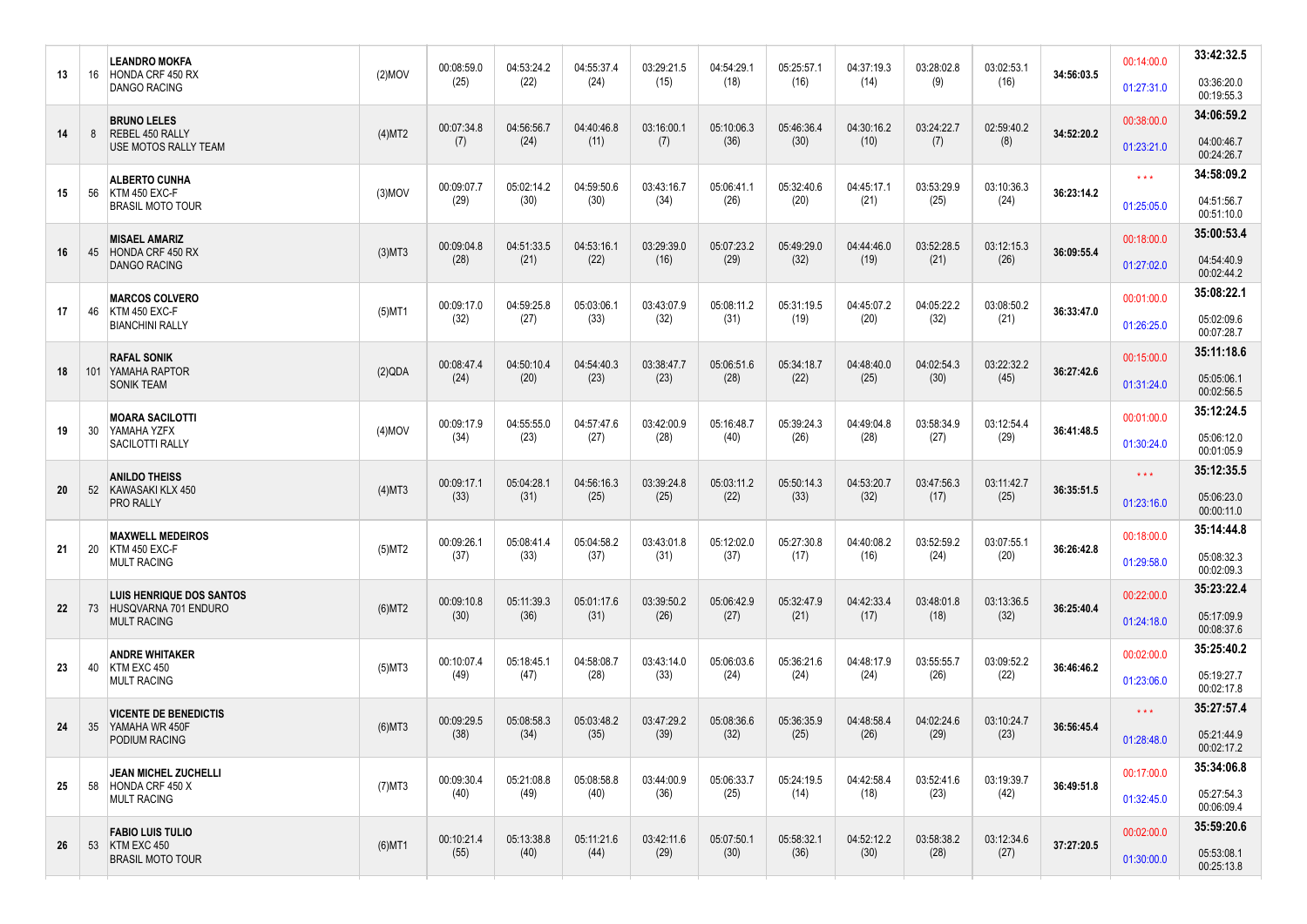| 27 |    | 43 GUILHERME ASSUMPCAO<br>KTM EXC 450                                | $(7)$ MT2  | 00:09:16.2<br>(31) | 05:00:02.4<br>(28) | 05:09:50.2<br>(41) | 03:52:04.4<br>(43) | 05:09:28.8<br>(34) | 05:34:47.5<br>(23) | 04:47:57.6<br>(23) | 03:50:23.5<br>(20) | 03:16:09.2<br>(35) | 36:49:59.8 | 00:35:00.0 | 36:00:13.8               |
|----|----|----------------------------------------------------------------------|------------|--------------------|--------------------|--------------------|--------------------|--------------------|--------------------|--------------------|--------------------|--------------------|------------|------------|--------------------------|
|    |    | <b>MULT RACING</b>                                                   |            |                    |                    |                    |                    |                    |                    |                    |                    |                    |            | 01:24:46.0 | 05:54:01.3<br>00:00:53.2 |
|    |    | <b>JOAO FERRARI</b><br>32 KTM SIX DAY<br><b>DANGO RACING</b>         |            | 00:10:00.0         | 05:14:13.1         | 05:09:50.9         | 03:41:38.0         | 05:09:30.4         | 05:45:09.6         | 04:47:13.2         | 04:04:29.8         | 03:18:08.7         |            | 00:21:00.0 | 36:11:13.7               |
| 28 |    |                                                                      | $(5)$ MOV  | (46)               | (43)               | (42)               | (27)               | (35)               | (29)               | (22)               | (31)               | (38)               | 37:20:13.7 | 01:30:00.0 | 06:05:01.2<br>00:10:59.9 |
|    |    | <b>LEONARDO MARTINS</b>                                              |            | 00:09:23.8         | 05:13:09.5         | 05:01:38.6         | 03:46:29.6         | 05:08:56.1         | 05:52:47.3         | 04:58:05.4         | 04:06:16.8         | 03:19:16.0         |            | 00:02:00.0 | 36:11:52.1               |
| 29 | 21 | HONDA CRF 250 F<br>NORDESTE RALLY                                    | (2)MRB     | (36)               | (39)               | (32)               | (38)               | (33)               | (34)               | (35)               | (33)               | (41)               | 37:36:03.0 | 01:26:11.0 | 06:05:39.6<br>00:00:38.4 |
|    |    | <b>ARNALDO UCHOA</b>                                                 |            | 00:10:41.2         | 05:11:02.1         | 05:07:25.4         | 03:49:14.8         | 05:25:20.5         | 05:43:29.1         | 04:52:23.5         | 04:22:44.6         | 03:21:04.0         |            | 00:24:00.0 | 37:00:33.2               |
| 30 |    | 28 HUSQVARNA FE 501<br>NORDESTE RALLY                                | $(6)$ MOV  | (62)               | (35)               | (39)               | (41)               | (43)               | (28)               | (31)               | (40)               | (44)               | 38:03:25.2 | 01:26:52.0 | 06:54:20.7<br>00:48:41.1 |
| 31 |    | <b>GUSTAVO ROCHA ALVES</b><br>72 HONDA CRF 450 X                     | $(7)$ MT1  | 00:10:37.0         | 05:20:01.9         | 05:18:02.5         | 03:50:49.9         | 05:21:57.7         | 06:21:25.2         | 05:00:03.8         | 04:48:17.0         | 03:27:42.0         | 39:38:57.0 | 00:02:00.0 | 37:58:00.0               |
|    |    | <b>MULT RACING</b>                                                   |            | (61)               | (48)               | (50)               | (42)               | (42)               | (39)               | (36)               | (48)               | (51)               |            | 01:33:19.0 | 07:51:47.5<br>00:57:26.8 |
|    |    | <b>LAURA LOPES</b><br>36 KTM 450 EXC-F<br><b>BRASIL MOTO TOUR</b>    |            | 00:11:02.1         | 05:26:43.9         | 05:15:16.3         | 04:03:05.5         | 05:34:28.0         | 06:14:50.5         | 05:11:21.5         | 04:17:34.5         | 03:18:43.9         | 39:33:06.2 | 00:11:00.0 | 38:20:53.2               |
| 32 |    |                                                                      | $(7)$ MOV  | (64)               | (52)               | (46)               | (48)               | (46)               | (38)               | (37)               | (38)               | (40)               |            | 01:23:13.0 | 08:14:40.7<br>00:22:53.2 |
|    |    | <b>GERARD PAUCHET</b>                                                |            | 00:10:07.9         | 05:33:43.9         | 05:13:48.7         | 04:05:37.5         | 05:32:59.1         | 06:11:42.5         | 05:11:53.7         | 04:16:35.5         | 03:17:44.5         |            | 00:24:00.0 | 38:35:01.3               |
| 33 | 44 | KTM EXC-F 450<br><b>BRASIL MOTO TOUR</b>                             | $(8)$ MOV  | (50)               | (53)               | (45)               | (49)               | (45)               | (37)               | (39)               | (37)               | (37)               | 39:34:13.3 | 01:23:12.0 | 08:28:48.8<br>00:14:08.1 |
|    |    | <b>GABRIEL CARNEIRO</b><br>HONDA CRF 250F<br><b>BRASIL MOTO TOUR</b> | (3)MRB     | 00:10:20.0         | 05:18:26.2         | 05:15:35.0         | 04:12:15.6         | 05:36:55.8         | 06:56:57.3         | 05:25:10.3         | 04:18:20.5         | 03:13:22.3         | 40:27:23.0 | 00:30:00.0 | 39:31:45.0               |
| 34 | 71 |                                                                      |            | (54)               | (46)               | (48)               | (53)               | (49)               | (46)               | (45)               | (39)               | (31)               |            | 01:25:38.0 | 09:25:32.5<br>00:56:43.7 |
|    |    | <b>MARCELO MEDEIROS</b>                                              |            | 00:07:45.0         | 04:29:20.5         | 04:46:49.7         | 03:30:02.8         | 04:46:33.0         | 05:05:17.8         | 04:29:49.9         | 05:30:00.0         | 03:01:31.3         | 35:47:10.0 | 05:45:00.0 | 40:05:25.0               |
| 35 |    | 100 YAMAHA YFM-700R<br><b>TAGUATUR RACING TEAM</b>                   | (3)QDA     | (11)               | (6)                | (19)               | (19)               | (11)               | (8)                | (9)                | (52)               | (14)               |            | 01:26:45.0 | 09:59:12.5<br>00:33:40.0 |
| 36 |    | <b>EMERSON PEREIRA</b><br>68 KTM 450 EXC-F                           | $(9)$ MOV  | 00:10:18.4         | 05:38:07.8         | 05:29:52.6         | 04:41:50.4         | 05:34:45.7         | 06:27:48.7         | 05:24:36.6         | 04:39:25.1         | 03:24:25.2         | 41:31:10.5 | 00:22:00.0 | 40:23:17.5               |
|    |    | <b>BRASIL MOTO TOUR</b>                                              |            | (53)               | (59)               | (54)               | (60)               | (47)               | (41)               | (44)               | (53)               | (46)               |            | 01:29:53.0 | 10:17:05.0<br>00:17:52.5 |
|    |    | <b>ALESSANDER LEONE</b><br>KTM 450 EXC-F                             | $(10)$ MOV | 00:10:26.0         | 05:36:08.0         | 05:30:23.4         | 04:41:23.1         | 05:35:18.1         | 06:33:57.7         | 05:23:36.8         | 04:39:54.1         | 03:20:26.0         | 41:31:33.2 | 00:31:00.0 | 40:32:40.2               |
| 37 | 63 | <b>BRASIL MOTO TOUR</b>                                              |            | (57)               | (57)               | (55)               | (59)               | (48)               | (42)               | (43)               | (54)               | (43)               |            | 01:29:53.0 | 10:26:27.7<br>00:09:22.7 |
|    |    | <b>LUIZ FILIPE RIBEIRO</b><br>62 KTM 450 EXC-F                       |            | 00:10:33.7         | 05:25:10.6         | 05:25:12.6         | 04:16:58.4         | 05:38:31.7         | 06:49:15.7         | 05:17:00.2         | 05:12:52.3         | 03:17:36.2         |            | 00:38:00.0 | 40:46:58.4               |
| 38 |    | <b>BRASIL MOTO TOUR</b>                                              | $(11)$ MOV | (60)               | (51)               | (52)               | (55)               | (50)               | (45)               | (41)               | (55)               | (36)               | 41:33:11.4 | 01:24:13.0 | 10:40:45.9<br>00:14:18.2 |
|    |    | <b>THIAGO VELOSO</b>                                                 |            | 00:08:28.6         | 04:37:34.4         | 04:38:48.9         | 03:30:00.0         | 06:30:00.0         | 05:09:14.7         | 04:56:48.3         | 03:36:32.1         | 03:05:09.9         |            | 06:00:00.0 | 40:49:22.9               |
| 39 |    | 25 HONDA CRF 250F<br>HONDA RACING RALLY TEAM                         | (4)MRB     | (20)               | (10)               | (9)                | (17)               | (56)               | (10)               | (33)               | (56)               | (18)               | 36:12:36.9 | 01:23:14.0 | 10:43:10.4<br>00:02:24.5 |
|    |    | <b>BRUNO PEREIRA</b>                                                 |            | 00:10:25.0         | 05:40:00.0         | 05:25:25.0         | 04:08:23.6         | 05:38:48.7         | 07:11:17.8         | 05:13:56.9         | 04:25:19.5         | 03:26:55.8         | 41:20:32.3 | 02:38:00.0 | 42:27:41.3               |
| 40 |    | 69 HONDA CRF 250<br>VALENTEAM                                        | (5)MRB     | (56)               | (61)               | (53)               | (50)               | (57)               | (50)               | (40)               | (57)               | (49)               |            | 01:30:51.0 | 12:21:28.8<br>01:38:18.4 |
|    |    |                                                                      |            |                    |                    |                    |                    |                    |                    |                    |                    |                    |            |            |                          |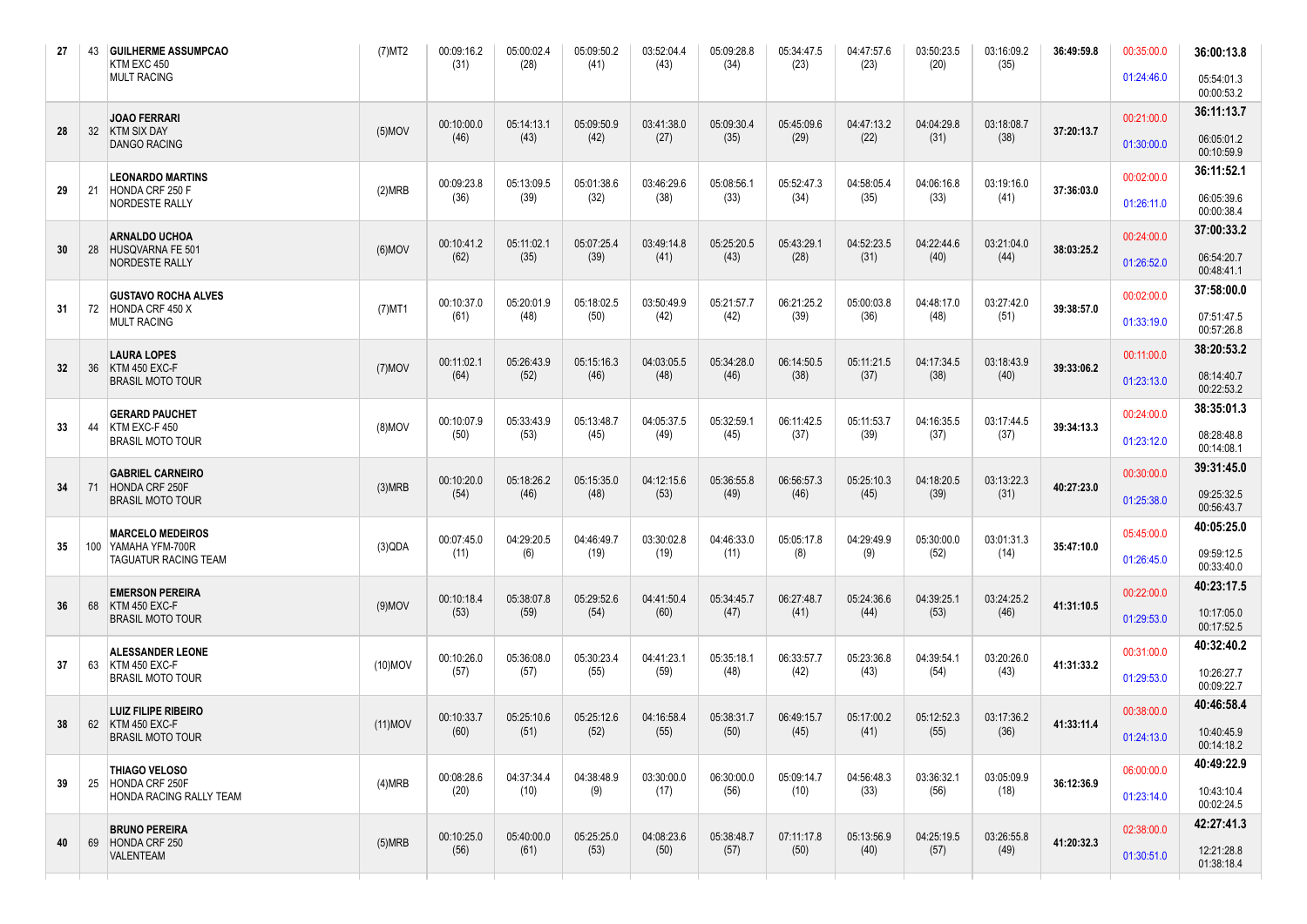| 41 |    | 42 CHRISTIAN COSTANTINI<br>HONDA CRF 450 X                       | $(8)$ MT2  | 00:10:00.5<br>(47) | 05:35:27.5<br>(62) | 06:02:16.8<br>(64) | 04:08:40.4<br>(51) | 05:31:13.7<br>(58) | 07:30:00.0<br>(51) | 05:11:44.5<br>(38) | 04:53:27.2<br>(58) | 03:27:12.3<br>(50) | 42:30:02.9 | 01:53:00.0 | 42:57:32.9               |
|----|----|------------------------------------------------------------------|------------|--------------------|--------------------|--------------------|--------------------|--------------------|--------------------|--------------------|--------------------|--------------------|------------|------------|--------------------------|
|    |    | <b>MULT RACING</b>                                               |            |                    |                    |                    |                    |                    |                    |                    |                    |                    |            | 01:25:30.0 | 12:51:20.4<br>00:29:51.6 |
|    |    | YPIRANGA CORTEZ                                                  |            | 00:09:23.3         | 05:13:48.3         | 05:04:10.5         | 03:52:26.2         | 06:30:00.0         | 05:46:46.7         | 04:57:48.1         | 04:06:45.9         | 03:18:15.4         |            | 06:01:00.0 | 43:35:14.4               |
| 42 |    | 19 HONDA CRF 250 F<br>NORDESTE RALLY                             | (6)MRB     | (35)               | (63)               | (36)               | (44)               | (59)               | (52)               | (34)               | (59)               | (39)               | 38:59:24.4 | 01:25:10.0 | 13:29:01.9<br>00:37:41.5 |
|    |    | <b>MICHEL FALQUEIRO</b><br>KTM EXC-F 500                         |            | 00:10:29.5         | 05:34:52.9         | 06:03:57.7         | 04:13:54.4         | 06:04:38.7         | 06:37:15.2         | 05:18:00.7         | 04:38:00.4         | 03:26:23.8         |            | 03:22:00.0 | 44:03:15.3               |
| 43 | 49 | <b>MULT RACING</b>                                               | $(9)$ MT2  | (58)               | (64)               | (65)               | (54)               | (60)               | (53)               | (42)               | (60)               | (48)               | 42:07:33.3 | 01:26:18.0 | 13:57:02.8<br>00:28:00.9 |
|    |    | <b>MARCELO ZENOBIO</b><br>51 YAMAHA WR 450F                      |            | 00:09:56.8         | 05:14:57.3         | 05:32:13.0         | 03:52:30.9         | 05:15:50.2         | 05:42:32.5         | 04:48:59.3         | 05:30:00.0         | 03:13:08.2         | 39:20:08.2 | 06:46:00.0 | 44:36:08.2               |
| 44 |    | <b>BRASIL MOTO TOUR</b>                                          | $(8)$ MT3  | (45)               | (65)               | (56)               | (45)               | (61)               | (54)               | (27)               | (61)               | (30)               |            | 01:30:00.0 | 14:29:55.7<br>00:32:52.9 |
| 45 | 74 | <b>NEIVALDO RODRIGUES</b><br>HONDA CRF 250 F                     | (7)MRB     | 00:11:32.3         | 05:40:00.0         | 06:24:06.1         | 04:27:51.3         | 05:46:30.6         | 07:04:21.2         | 05:35:31.6         | 04:43:13.6         | 03:35:08.1         | 43:28:14.8 | 02:42:00.0 | 44:40:14.8               |
|    |    | MINAS ADVENTURE TOUR                                             |            | (66)               | (66)               | (66)               | (56)               | (62)               | (55)               | (46)               | (62)               | (53)               |            | 01:30:00.0 | 14:34:02.3<br>00:04:06.6 |
|    |    | <b>RAFAEL MILAN</b>                                              |            | 00:08:15.1         | 05:12:57.3         | 04:47:25.4         | 03:34:01.0         | 04:55:19.6         | 05:07:35.1         | 06:30:00.0         | 03:34:53.0         | 03:02:24.8         |            | 16:10:00.0 | 51:38:26.3               |
| 46 |    | 15 YAMAHA YZ<br><b>PODIUM RACING</b>                             | $(10)$ MT2 | (17)               | (56)               | (20)               | (22)               | (63)               | (56)               | (49)               | (63)               | (15)               | 36:52:51.3 | 01:24:25.0 | 21:32:13.8<br>06:58:11.5 |
|    |    | <b>GUILHERME BISSOTTO</b><br>YAMAHA YZ FX<br><b>DANGO RACING</b> |            | 00:07:36.9         | 04:42:09.5         | 04:44:57.0         | 03:30:05.7         | 04:45:44.2         | 07:30:00.0         | 06:30:00.0         | 03:31:56.7         | 02:56:31.1         |            | 15:57:00.0 | 52:51:13.1               |
| 47 | 22 |                                                                  | $(11)$ MT2 | (8)                | (41)               | (16)               | (20)               | (64)               | (57)               | (50)               | (64)               | (5)                | 38:19:01.0 | 01:24:48.0 | 22:45:00.6<br>01:12:46.8 |
|    |    | <b>LUCIANO ANACLETO</b>                                          |            | 00:10:16.8         | 05:38:39.7         | 05:56:02.7         | 04:29:20.1         | 06:30:00.0         | 06:59:32.3         | 05:35:53.0         | 04:57:21.1         | 03:32:28.7         |            | 10:34:00.0 | 53:03:54.4               |
| 48 | 37 | KAWASAKI KLX 450<br>ECO                                          | $(8)$ MT1  | (52)               | (54)               | (58)               | (57)               | (65)               | (58)               | (51)               | (65)               | (52)               | 43:49:34.4 | 01:19:40.0 | 22:57:41.9<br>00:12:41.3 |
|    |    | <b>RAFAEL ESPINDOLA</b>                                          |            | 00:08:33.5         | 04:46:33.6<br>(44) | 04:46:19.7         | 03:32:06.0<br>(21) | 04:48:49.3<br>(66) | 07:30:00.0         | 06:30:00.0         | 03:27:41.6<br>(66) | 03:00:43.5         |            | 21:25:00.0 | 58:29:32.2               |
| 49 | 26 | KTM 450 EXC-F<br>PRO TORK                                        | (12)MT2    | (22)               |                    | (18)               |                    |                    | (59)               | (52)               |                    | (11)               | 38:30:47.2 | 01:26:15.0 | 28:23:19.7<br>05:25:37.8 |
|    |    | <b>OSMAR DE MENDONCA</b>                                         |            | 00:09:04.5         | 04:59:07.0         | 04:57:41.1         | 03:43:37.7         | 05:04:24.6         | 07:30:00.0         | 06:30:00.0         | 03:52:33.8         | 03:14:40.8         |            | 21:39:00.0 | 60:14:10.5               |
| 50 | 50 | KAWASAKI KLX 450<br><b>DANGO RACING</b>                          | $(9)$ MT3  | (27)               | (61)               | (26)               | (35)               | (51)               | (60)               | (53)               | (44)               | (33)               | 40:01:09.5 | 01:25:59.0 | 30:07:58.0<br>01:44:38.3 |
|    |    | <b>ADAO LEMOS</b>                                                |            | 00:09:41.0         | 05:00:24.1         | 05:15:29.2         | 03:48:01.5         | 05:16:51.6         | 07:30:00.0         | 06:30:00.0         | 04:26:19.4         | 03:15:00.7         |            | 21:43:00.0 | 61:21:43.5               |
| 51 | 29 | HONDA CRF 250<br>PODIUM RACING                                   | (8)MRB     | (42)               | (62)               | (47)               | (40)               | (44)               | (61)               | (54)               | (45)               | (34)               | 41:11:47.5 | 01:33:04.0 | 31:15:31.0<br>01:07:33.0 |
|    |    | <b>ROGERIO KISTENMACKER</b>                                      |            | 00:08:31.4         | 04:58:35.5         | 05:10:00.5         | 03:38:54.3         | 06:00:13.7         | 07:30:00.0         | 06:30:00.0         | 03:49:13.7         | 03:07:11.6         |            | 22:09:00.0 | 61:31:40.7               |
| 52 |    | 60 KTM EXC<br><b>BRASIL MOTO TOUR</b>                            | $(12)$ MOV | (21)               | (63)               | (43)               | (24)               | (56)               | (62)               | (55)               | (51)               | (19)               | 40:52:40.7 | 01:30:00.0 | 31:25:28.2<br>00:09:57.2 |
|    |    | <b>ELVIS BITTENCOURT</b><br>57 HONDA XR 400R                     | $(13)$ MOV | 00:10:47.9         | 05:24:43.4         | 05:32:24.8         | 04:32:48.4         | 05:44:04.6         | 07:30:00.0         | 06:30:00.0         | 04:42:49.6         | 03:25:07.7         | 43:32:46.4 | 21:50:00.0 | 63:53:36.4               |
| 53 |    | PROMX RALLY TEAM                                                 |            | (63)               | (64)               | (57)               | (58)               | (57)               | (63)               | (56)               | (15)               | (47)               |            | 01:29:10.0 | 33:47:23.9<br>02:21:55.7 |
| 54 |    | <b>CRISTHIANO PRESSI</b>                                         | $(10)$ MT3 | 00:09:03.2         | 04:49:05.3         | 04:48:58.9         | 03:28:11.6         | 04:51:10.2         | 05:27:35.1         | 04:38:28.8         | 05:30:00.0         | 04:05:00.0         | 37:47:33.0 | 29:00:00.0 | 65:23:10.1               |
|    |    | 11 HUSQVARNA FE 450<br><b>BIANCHINI RALLY</b>                    |            | (26)               | (65)               | (21)               | (13)               | (58)               | (64)               | (57)               | (41)               | (55)               |            | 01:24:23.0 | 35:16:57.6<br>01:29:33.7 |